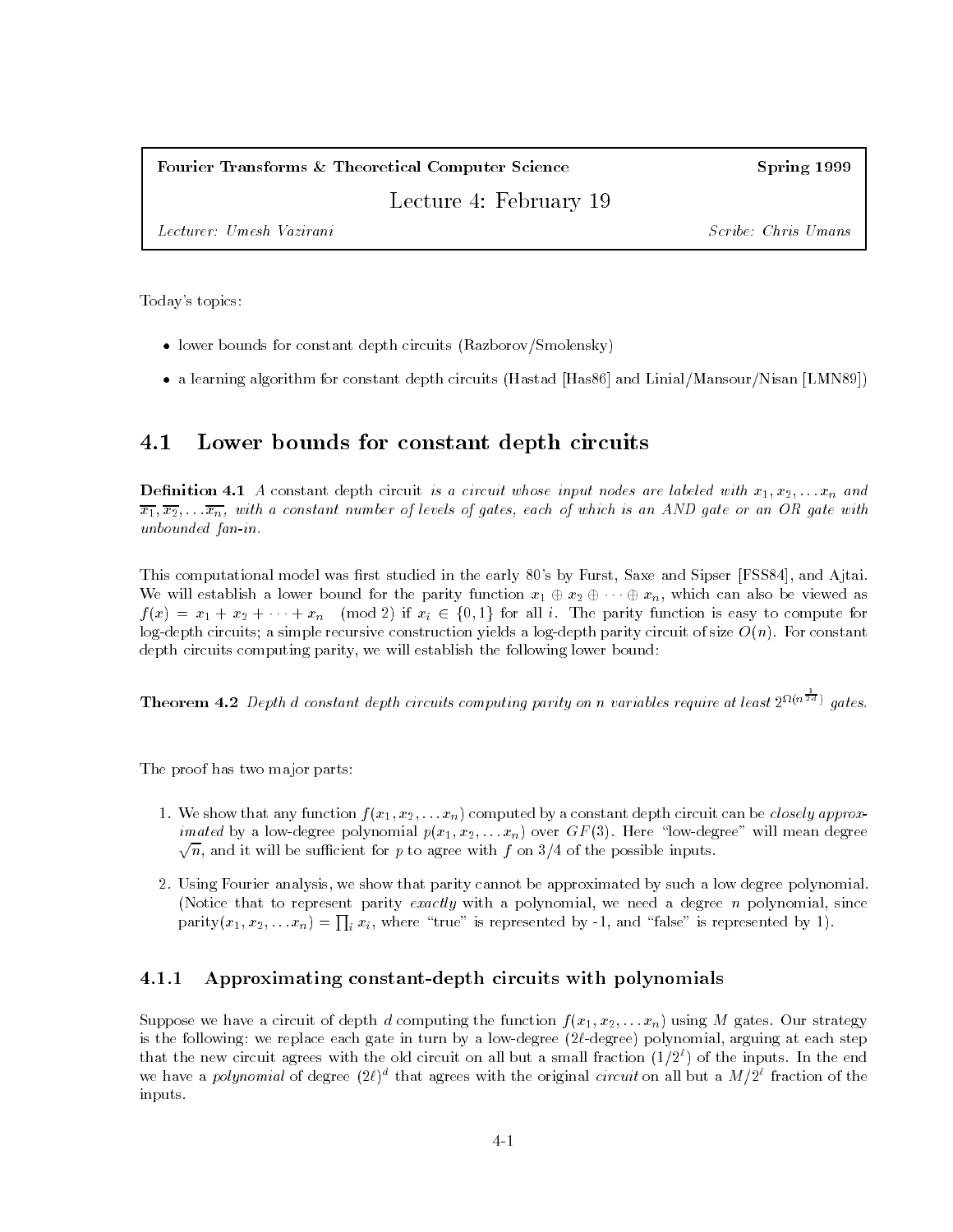**Demma 4.3** There exists a polynomial  $g(y_1, y_2, \ldots, y_m)$  over GF (3) of degree 2c that approximates an OR gate with inputs  $y_1, y_2, \ldots y_m$  correctly on all but a 1/2° fraction of the inputs to the circuit.

Proof: In this section true is represented by 1 and false is represented by 0. As a rst attempt, take the approximating polynomial to be a random linear combination of the inputs to the OR gate:

$$
c_1y_1+c_2y_2+\cdots+c_my_m
$$

We are working over  $GF(3)$ , so this linear combination may take on a value other than 0 or 1. To correct this, we square it, and then by Fermat's Little Theorem, the result is always 0 or 1. Notice that this approximation is always correct if the OR gate should be outputing 0. The probability that this approximating polynomial errs (by outputing 0 when some  $y_i$  is 1) is:

$$
\Pr_{\vec{c}}[(c_1y_1+c_2y_2+\cdots+c_my_m)^2=0]\bigvee_i y_i=1]=\frac{1}{3}.
$$

To see that this is true, imagine picking  $c_i$  last. Since  $y_i = 1$ , there is exactly one value (out of three field elements) that will make the polynomial output 0.

We now reduce this error by combining  $\ell$  of these random linear combinations. The final polynomial approximating the OR gate is:

$$
g(y_1, y_2,... y_m) = 1 - \prod_{j=1}^{\ell} [1 - (c_{1j}y_1 + c_{2j}y_2 + \cdots + c_{mj}y_m)^2].
$$

It is an easy extension of our analysis above to see that:

$$
\Pr_{\vec{c}}[g(y_1, y_2, \ldots, y_m)] = 0 | \bigvee_i y_i = 1] \le (1/3)^{\ell} < (1/2)^{\ell}.
$$

The key observation is that we have constructed a polynomial whose degree depends on  $\ell$ , instead of the fan-in  $(m)$  of the OR gate.

**Theorem**  $\mathbf{H}.\mathbf{F}$  Given an  $M$ -gate circuit of aepth a computing the function  $f(x_1, x_2, \ldots, x_n)$ , we can construct a polynomial  $p(x_1, x_2, \ldots, x_n)$  of degree at most  $\sqrt{n}$  that errs on only a  $M(2^{\frac{1}{2}n^{1/2}+1})$  fraction of the inputs.

Proof: The above lemma describes how to approximate an OR gate; we can approximate an AND gate using the polynomial  $1-g(1-y_1, 1-y_2, \ldots 1-y_m)$ . Substituting the appropriate "local" approximating polynomial for each gate in the circuit gives a polynomial  $p(x_1, x_2, \ldots, x_n)$  that approximates the whole function f. The  $\max$  polynomial  $p$  has degree at most (2 $\ell$ ) . Now, we analyze the probability that this polynomial errs:

$$
\Pr_{\vec{x}} \Pr_{\vec{c}}[p(x_1, x_2 \ldots x_n) \neq f(x_1, x_2, \ldots x_n)] \leq \frac{M}{2^{\ell}}
$$

By interchanging the order of the probabilities, we can conclude that there exists a choice of  $\vec{c}$  such that:

$$
\Pr_{\vec{x}}[p(x_1, x_2 \ldots x_n) \neq f(x_1, x_2, \ldots x_n) = 1] \leq \frac{M}{2^{\ell}}.
$$

Notice that the extra level of randomization (the  $c$ 's) was crucial to overcome the possibility that the induced input distribution at any particular gate might be very skewed.

We'd like the approximating polynomial to have degree  $\sqrt{n}$ . So, we choose  $\ell = 1/2n^{1/2d}$ , and we get a  $\sqrt{n}$ degree polynomial with error at most  $M/(2\pi^{n+2})$ .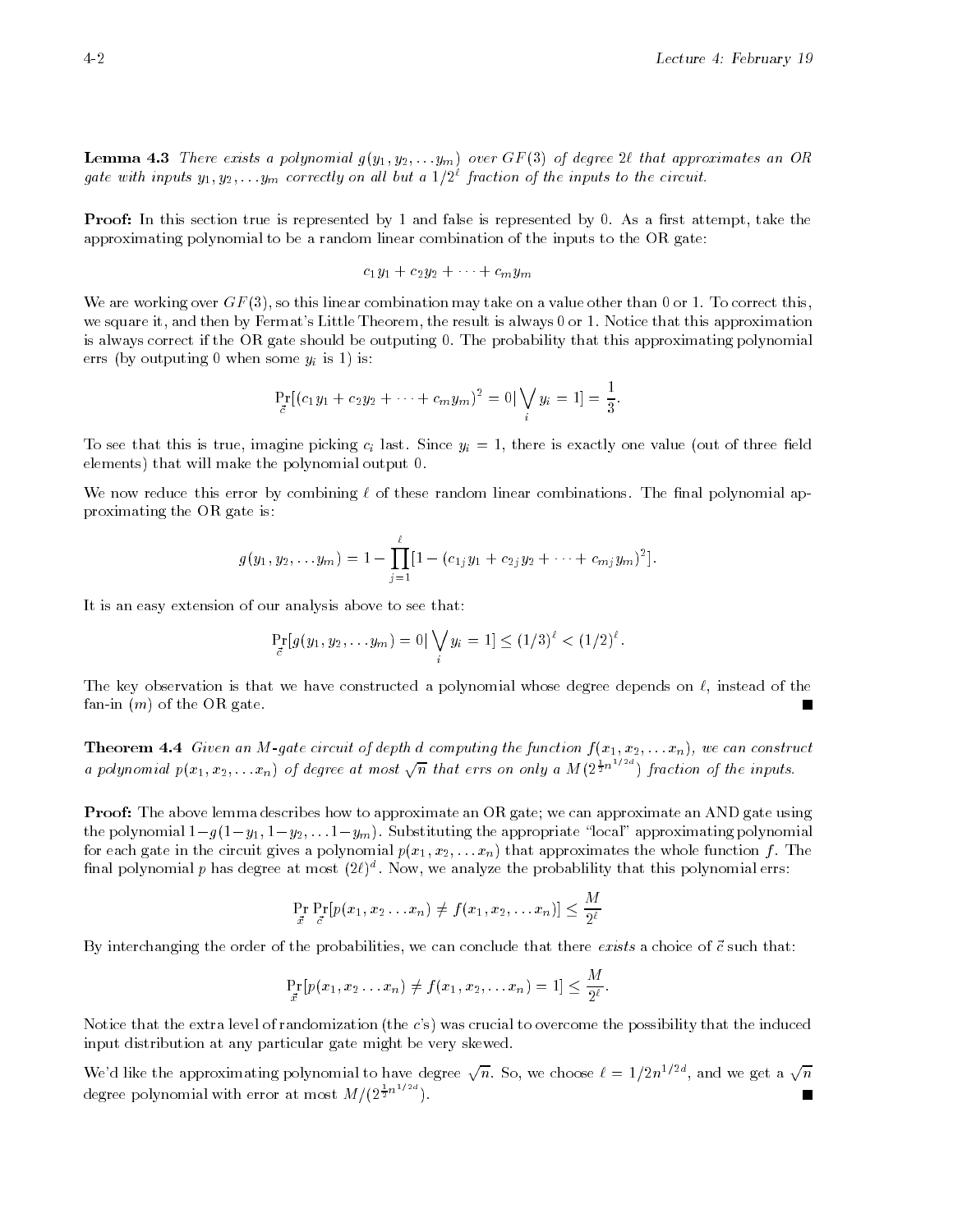## 4.1.2 Impossibility of approximating parity with a low-degree polynomial

In past lectures, we used the Fourier transform on functions  $f:\mathbb{Z}_2^n\to\mathbb{C}.$  In this section, we are concerned  $$ with the space of all functions  $f:\mathbb{Z}_2^n\to\mathbb{Z}_3.$  It turns out that the Fourier basis here is still the parity basis  $$ that is familiar from the other setting. In the normal basis, we represent true by 1 and false by 0; in the parity basis, we represent true by  $-1$  and false by 1. Therefore, we can change from the normal basis to the Fourier basis by substituting  $y + 1$  for the variable x (and from the Fourier basis to the normal basis by substituting  $x - 1$  for y). Observe that these are linear substitutions so the degree of the polynomial does not change.

The key observation in this section is that parity is "complete" for the space of all functions  $f : \mathbb{Z}_2^n \to \mathbb{C}$  in the following sense:

**Lemma 4.5** Let  $D \subseteq \mathbb{Z}_2^n$ . If parity can be computed by a degree d polynomial  $p: D \to \mathbb{Z}_3$ , then all functions  $f: D \to \mathbb{Z}_3$  can be computed by  $n/2 + d$  degree polynomials.

**Proof:** Suppose we have such a polynomial p. The basis functions in the Fourier basis are  $\chi_S = \prod_{i \in S} y_i$ . Any function  $f: D \to \mathbb{Z}_3$  can be written as:

$$
f(y_1, y_2,... y_n) = \sum_{S} C_S \chi_S
$$
  
= 
$$
\sum_{S: |S| \le n/2} C_S \chi_S + \sum_{S: |S| > n/2} C_S \chi_S
$$
  
= 
$$
\sum_{S: |S| \le n/2} C_S \chi_S + \sum_{S: |S| > n/2} C_S \chi_{\overline{S}} p(y_1, y_2,... y_n)
$$

Notice that in this last equation all of the  $\chi_S$  have degree at most  $n/2$ , so the total degree is at most  $n/2+d$ .  $\blacksquare$ 

Now we can prove Theorem 4.2. Let  $p$  be a  $\sqrt{n}$  degree polynomial approximating parity obtained from an  $m$  gate depth  $a$  circuit as described in the previous section. Take  $D$  to be the portion of  $\mathbb{Z}_2$  on which  $p$  is correct. The above lemma implies that any function  $f: D \to \mathbb{Z}_3$  can be written as a degree  $n/2 + \sqrt{n}$ -degree polynomial.

The number of monomials of degree at most  $n/2 + \sqrt{n}$  is

$$
\sum_{j=0}^{n/2+\sqrt{n}} \binom{n}{j} \le (1-c)2^n
$$
 for some constant  $0 < c \le 1/2$ .

All higher degree monomials, of which there are at least  $c_2$  , must he *outside* the region  $D$ , because otherwise we could compute them with a degree  $n/2 = \sqrt{n}$  polynomial, a contradiction. Therefore, the fraction of inputs on which  $p$  errs must be at least  $c$ . So we have:

$$
M/(2^{\frac{1}{2}n^{1/2d}}) \geq c
$$

which implies that  $M \geq c(2^{\frac{1}{2}n^{2}})$ . Hence parity requires exponential size constant depth circuits.

#### 4.2Learning constant-depth circuits

Suppose we are given a function  $f$  that can be computed by a constant depth, polynomial size circuit. We want to learn this function by observing m samples  $\{(x_i, f(x_i))\}_{i=1}^m$  selected uniformly at random. In other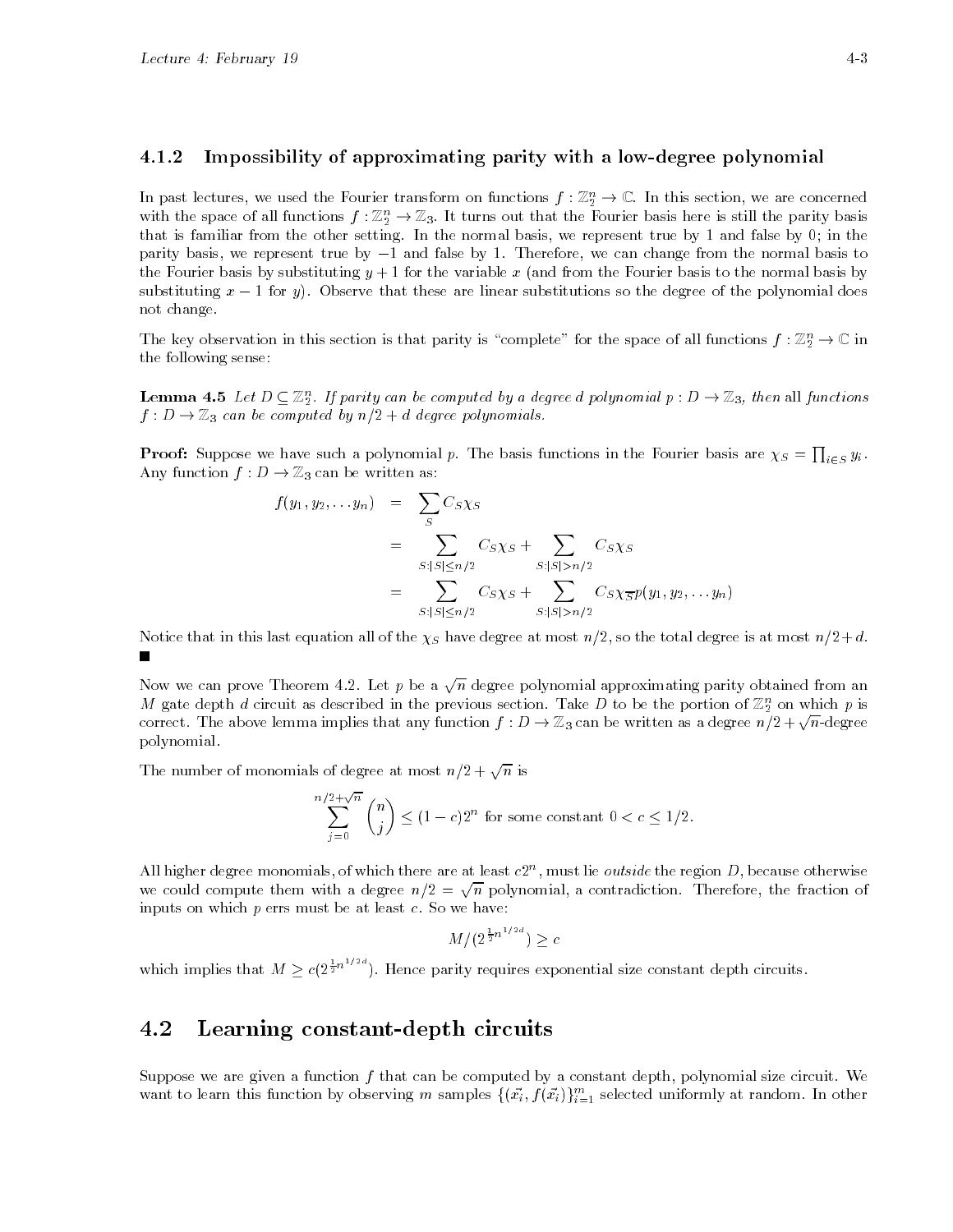words, we want to formulate a hypothesis  $h(x_1, x_2, \ldots, x_n)$  for which  $Pr_{\vec{x}}[f(\vec{x}) = h(\vec{x})] \geq 1 - \epsilon$  with high probability  $(1 - \delta)$ . Using Fourier methods, Linial, Mansur, and Nisan show how to achieve  $\epsilon$  error after looking at  $O(n^{p \times q} \approx n)$  samples. The hypothesis h is evaluatable in quasi-polynomial time in  $n$ , 1/6 and  $1/\delta$ .

The key lemma states that the higher Fourier coefficients of such a function  $f$  are small, so we can get away with estimating only the lowest  $O(n^{\epsilon \times s \times s})$  coefficients, and taking the higher coefficients to be zero.

In the analysis, we need to consider our functions to be real-valued functions from  $\mathbb{Z}_2$  to the interval  $[-1,1]$  $-$ (a Boolean function in this setting maps TRUE to 1 and FALSE to  $-1$ ). The reason we cannot use a finite field as in the previous section is that we need to use Parseval's identity, which requires an *ordered field*. Recall Parseval's identity:

# Theorem 4.6 (Parseval's Identity)  $E(f^2) = \sum_S (f(S))^2$ .

In order to use Fourier analysis for this problem, we bound the accuracy of the hypothesis  $h$  as follows (which will eventually allow us to apply Parseval):

Claim 4.7  $Pr_{\vec{x}}[f(\vec{x}) \neq sign(h(\vec{x}))] \leq E[(f-h)^2]$ 

Proof: For each ~x, either (1) f (~x) = sign(h(~x)), in which case the contribution to the LHS is 0 and the contribution to the RHS is  $> 0$ ; or  $(2) f(\vec{x}) \neq \text{sign}(h(\vec{x}))$ , in which case the contribution to the LHS is 1 and the contribution to the RHS is  $> 1$ , (since  $f(\vec{x}) \in \{1, -1\}$ ).

Our task now is to show that the high Fourier coefficients are small, and that we can approximate the lower Fourier coefficients well.

## 4.2.1 Bounding the high Fourier coefficients

The main lemma (which we prove in a later section) is this:

**Lemma 4.0 (Inam [LIMING9])** If f is computable by a depth a size  $M$  circuit, then:

$$
\sum_{S:|S|>t} \hat{f}(S)^2 \le M \cdot 2^{-\frac{1}{4}t^{1/(d+3)}}.
$$

When  $M = n^{O(1)}$  and  $t = O(\log^{\Theta(d)} n/\epsilon)$ , this implies  $\sum_{S \cup S \setminus t} f(S)^2 \leq \epsilon/2$ .

#### 4.2.2 Estimating the lower Fourier coefficients

We estimate the lower Fourier coefficients from the m samples  $\{(x_i, f(x_i))\}_{i=1}^m$  as follows:

$$
\alpha_S = \frac{\sum_{i=1}^m f(\vec{x_i}) \chi_S(\vec{x_i})}{m}.
$$

Notice that  $\alpha_S$  is an unbiased estimator or  $f(\beta)$ , so by a standard application of Chernon bounds, we get that:

$$
\Pr[|\alpha_S - \hat{f}(S)| \le \sqrt{\frac{\epsilon}{2n^t}} \text{ for all } S : |S| \le t] \ge 1 - \delta.
$$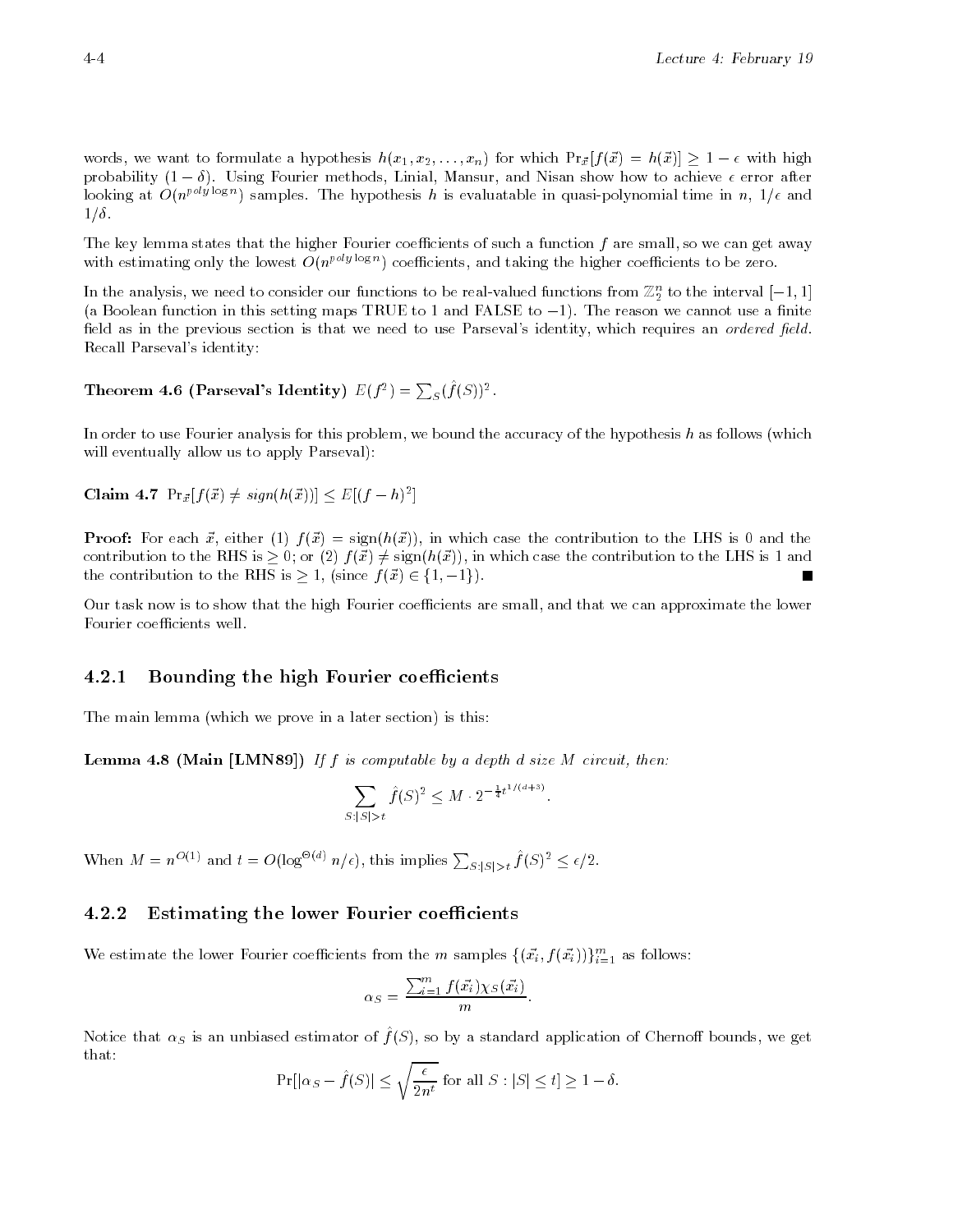#### 4.2.3 Analysis of the hypothesis  $h$

We take our hypothesis to be sign(h), where h is the the function whose Fourier coefficients are given by  $\alpha_S$ for  $S: |S| \leq t$ , and zero otherwise. Using claim 4.7 and Parseval's identity, we have:

$$
\Pr_{\vec{x}}[f(\vec{x}) \neq \text{sign}(h\vec{x})] \leq E[(f-h)^2] \leq \sum_{S} (\hat{f}(S) - \hat{h}(S))^2
$$
\n
$$
\leq \sum_{S:|S| \leq t} (\hat{f}(S) - \alpha_S)^2 + \sum_{S:|S| > t} (\hat{f}(S) - \hat{h}(S))^2
$$
\n
$$
= \sum_{S:|S| \leq t} (\hat{f}(S) - \alpha_S)^2 + \sum_{S:|S| > t} (\hat{f}(S))^2
$$
\n
$$
\leq \epsilon/2 + \epsilon/2 = \epsilon
$$

To evaluate h, we need to compute  $f(S)$  for all S for which  $|S| \leq t$ , which given our choice of t, takes time quasi-polynomial in  $n, \epsilon$ , and  $\delta$ .

# 4.2.4 Proof of main lemma

 $\mathbf{r}$  . The same state  $\mathbf{r}$ 

The main tool in proving the lemma is Hastad's Switching lemma. We consider a *random restriction* in which we assign some fraction of the inputs a constant  $(0 \text{ or } 1)$ , and assign the rest of the inputs  $**$ , which means that they remain unchanged. Specficially,  $Pr[x_i = *] = p$ ,  $Pr[x_i = 0] = 1 - p/2$ , and  $Pr[x_i = 1] = 1 - p/2$  for each *i*. The idea is that a large fan-in AND or OR gate should collapse under such a restriction.

Lemma 4.9 (Hastad Switching Lemma [Has86]) If function f is computable by a depth d size M circuit. Then under a random restriction  $\rho$  with  $p \equiv 1/(20\kappa)^{\frac{1}{2}}$ ,

 $\Pr[f_{\rho}]$  cannot be evaluated by a decision tree of depth  $k \leq M2^{-2\kappa}$ 

Hastad's lemma tells us that with high probability,  $f_\rho$  has no high Fourier coefficients. This is because any function f that can be evaluated by a depth k decision tree, must have  $f(S) = 0$  for  $|S| > k$ , since such a decision tree can be evaluated by a polynomial of degree at most  $k$ . We now argue that hitting  $f$  with a random restriction cannot alter the Fourier coefficients by much, because all we are really doing is restricting the following sum:

$$
\sum_{\vec{x}} f(\vec{x}) \chi_S(\vec{x}) = \hat{f}(S)
$$

to just part of the sum. Therefore we can conclude that the high Fourier coefficients of  $f$  cannot have been large, because they are zero after the restriction.

To prove this simple observation requires viewing a random restriction in a slightly different way than usual. We use the following notation: if  $S, R \subseteq \{1 \dots n\}$ , then  $f_{\overline{S} \leftarrow R}$  is the restriction obtained by assigning 1 to variables in  $\overline{S} \cap R$  and 0 to variables in  $\overline{S} - R$ . We will think of choosing the random restriction  $\rho$  as two steps. First, we choose a set S randomly such that each variable appears in S independently with probability p. Set S is the set of variables that are left alive by the restriction. Second, we choose a set R at random which determines the 0-1 assignment to the variables in  $\overline{S}$ .

We now state two lemmata without proof:

**Lemma 4.10** Let S be a subset of  $\{1 \dots n\}$ . For every  $B \subseteq S$ , we have:

$$
\frac{1}{2^{|\overline{S}|}}\sum_{R\subseteq \overline{S}} (\hat{f}_{\overline{S}\leftarrow R}(B))^2 = \sum C \subseteq S(\hat{f}(B\cup C))^2.
$$